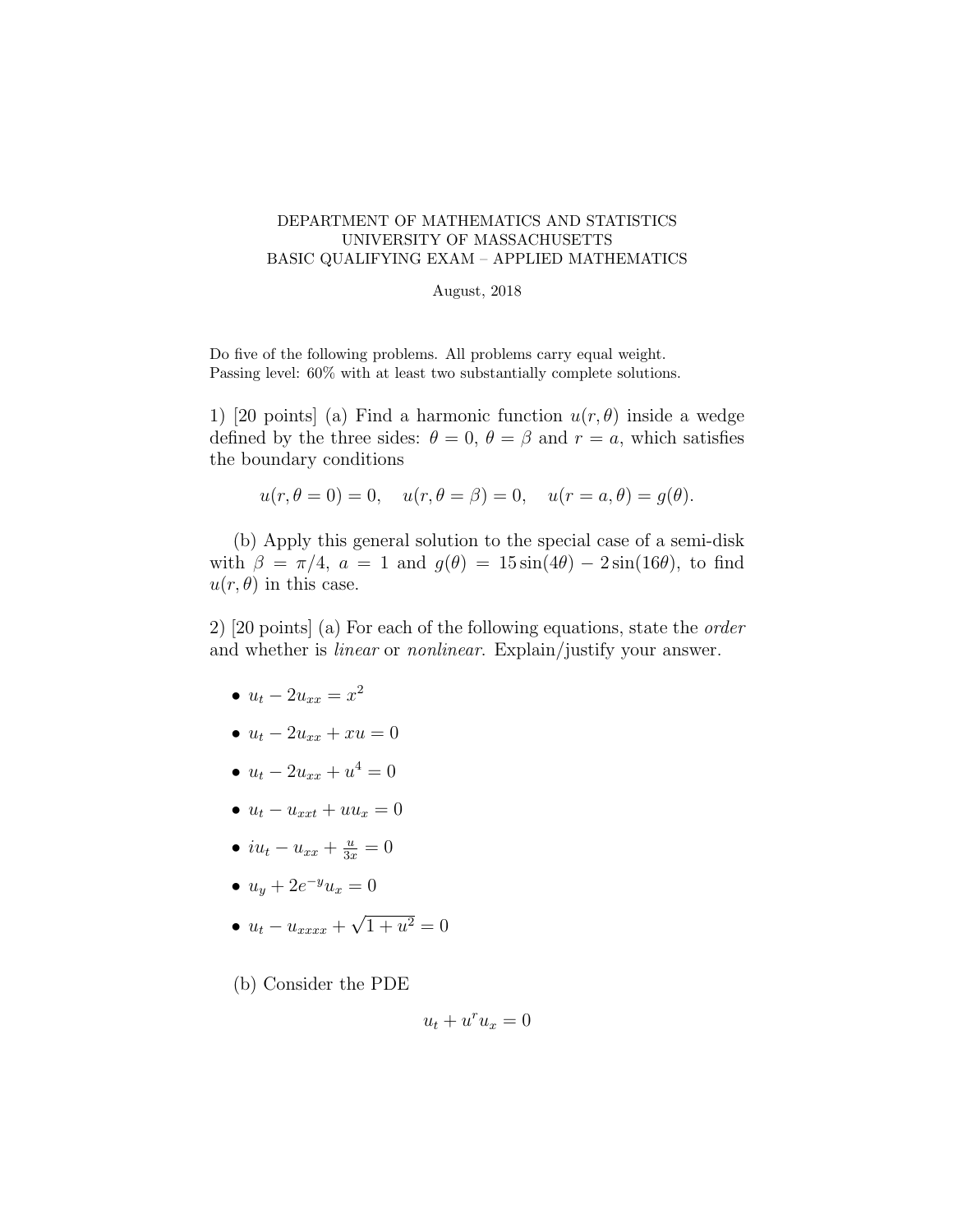where  $r > 0$  is an integer constant. The initial condition is given  $u(x, 0) = \phi(x)$ . Knowing only  $\phi(x)$  (and that it possesses a spatially decreasing part), find an expression for the *minimal time* at which the solution will form a shock.

3) [20 points] Investigate the following "rabbit vs. sheep" problem:

$$
\dot{x} = x(3 - 2x - 2y),
$$
  

$$
\dot{y} = y(2 - x - y)
$$

- (a) Identify all the fixed points and investigate their stability.
- (b) Draw the nullclines and sketch the phase portrait.
- (c) Indicate the basins of attraction of any stable fixed points.

4) [20 points] Consider the dynamical system as a function of its parameter  $\mu$ :

$$
\dot{x} = \mu x + y + \sin(x)
$$

$$
\dot{y} = x - y
$$

- 1. Illustrate that the system has a bifurcation at  $\mu = -2$  and identify its nature.
- 2. Does the system have any additional bifurcations ? Can you sketch a full bifurcation diagram of x as a function of  $\mu$ ?

5) [20 points] Let  $u_1(x,t)$  and  $u_2(x,t)$  be solutions to the heat equation

$$
u_t = k u_{xx}
$$
, in  $R = [0, L] \times [0, \infty)$ ,

with initial and boundary conditions:

$$
u_1(x, 0) = f_1(x), u_1(0,t) = g_1(x), u_1(L,t) = h_1(t),
$$

and

$$
u_2(x, 0) = f_2(x), u_2(0,t) = g_2(x), u_2(L,t) = h_2(t),
$$

respectively.